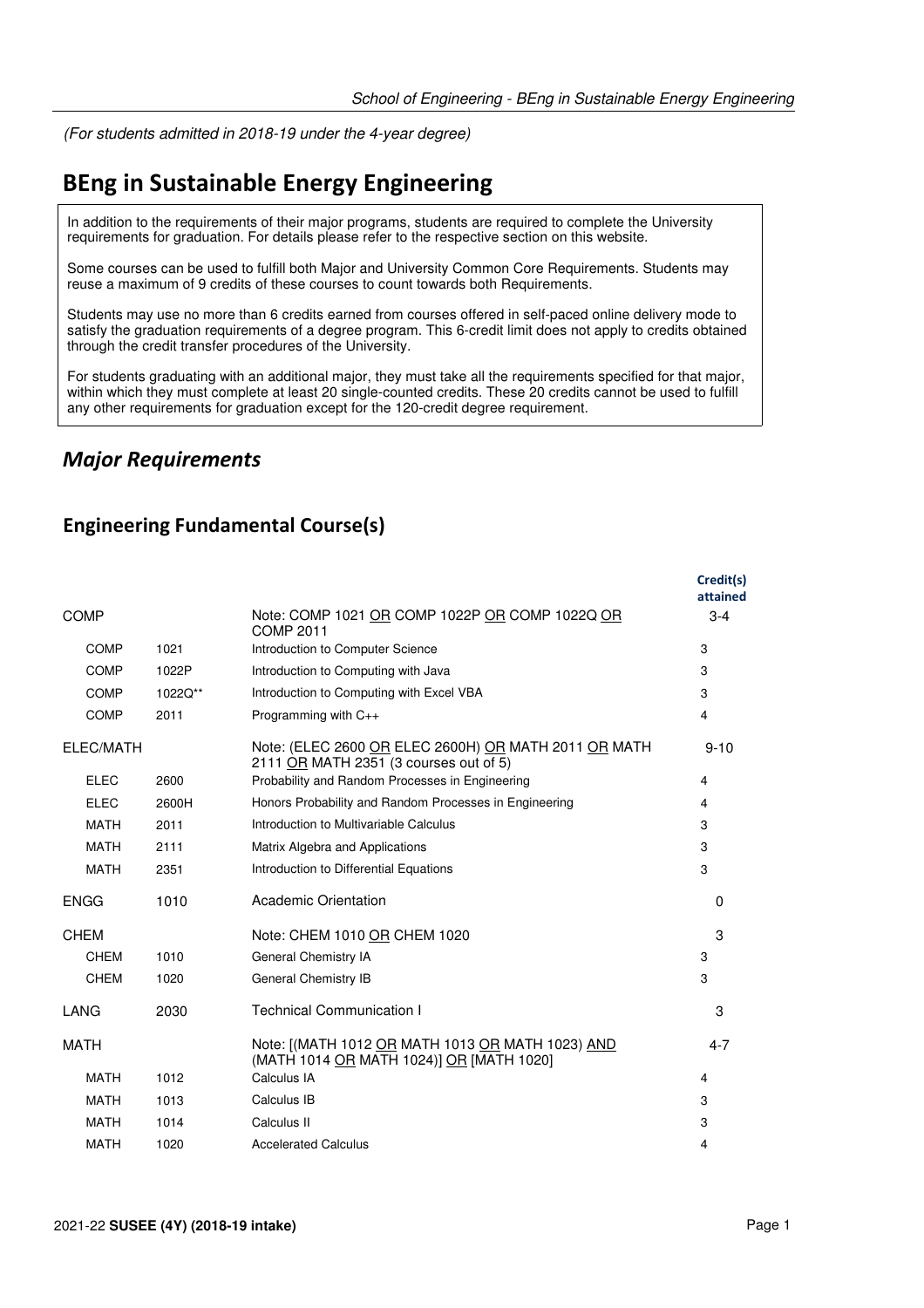| <b>MATH</b> | 1023 | Honors Calculus I                                                                                                                                                        | 3       |
|-------------|------|--------------------------------------------------------------------------------------------------------------------------------------------------------------------------|---------|
| <b>MATH</b> | 1024 | Honors Calculus II                                                                                                                                                       | 3       |
| <b>PHYS</b> |      | Note: PHYS 1112 OR PHYS 1312                                                                                                                                             | 3       |
| <b>PHYS</b> | 1112 | General Physics I with Calculus                                                                                                                                          | 3       |
| <b>PHYS</b> | 1312 | Honors General Physics I                                                                                                                                                 | 3       |
| <b>PHYS</b> |      | Note: PHYS 1114 OR PHYS 1314                                                                                                                                             | 3       |
| <b>PHYS</b> | 1114 | General Physics II                                                                                                                                                       | 3       |
| <b>PHYS</b> | 1314 | Honors General Physics II                                                                                                                                                | 3       |
| <b>SENG</b> |      | Engineering Introduction course (If the students take an<br>introduction course included in their major, this course can be<br>counted towards their major requirement.) | $3 - 4$ |
| <b>BIEN</b> | 1010 | Introduction to Biomedical Engineering                                                                                                                                   | 3       |
| <b>CENG</b> | 1000 | Introduction to Chemical and Biological Engineering                                                                                                                      | 3       |
| <b>CIVL</b> | 1100 | Discovering Civil and Environmental Engineering                                                                                                                          | 3       |
| <b>COMP</b> | 1021 | Introduction to Computer Science                                                                                                                                         | 3       |
| <b>ELEC</b> | 1100 | Introduction to Electro-Robot Design                                                                                                                                     | 4       |
| <b>ELEC</b> | 1200 | A System View of Communications: from Signals to Packets                                                                                                                 | 4       |
| <b>ENGG</b> | 1100 | First Year Cornerstone Engineering Design Project Course                                                                                                                 | 3       |
| <b>IEDA</b> | 2010 | <b>Industrial Engineering and Decision Analytics</b>                                                                                                                     | 3       |
| <b>IEDA</b> | 2200 | <b>Engineering Management</b>                                                                                                                                            | 3       |
| <b>MECH</b> | 1901 | <b>Automotive Engineering</b>                                                                                                                                            | 3       |
| <b>MECH</b> | 1902 | Energy Systems in a Sustainable World                                                                                                                                    | 3       |
| <b>MECH</b> | 1905 | <b>Buildings for Contemporary Living</b>                                                                                                                                 | 3       |
| <b>MECH</b> | 1906 | Mechanical Engineering for Modern Life                                                                                                                                   | 3       |
|             |      |                                                                                                                                                                          |         |

## **Required Course(s)**

|            |                                             | Credit(s)<br>attained |
|------------|---------------------------------------------|-----------------------|
| 2910       | Industrial Training                         | $\Omega$              |
| 2990       | Academic and Professional Development I     | $\Omega$              |
| 3110       | Materials for Energy Technologies           | 3                     |
|            | Note: ENEG 3220 OR PPOL 3210                |                       |
| 3220       | Energy Initiatives Forging Future Engineers | 3                     |
| 3210       | <b>Energy Policy</b>                        | 3                     |
| 3910       | Sustainable Energy Laboratory               | 3                     |
| 4920       | Final Year Design Project                   | 6                     |
| 4990       | Academic and Professional Development II    | $\Omega$              |
| CENG/MECH/ | Note: CENG 1700 OR MECH 1902 OR SUST 1000   | 3                     |
| 1700       | Introduction to Environmental Engineering   | 3                     |
| 1902       | Energy Systems in a Sustainable World       | 3                     |
| 1000       | Introduction to Sustainability              | 3                     |
|            |                                             |                       |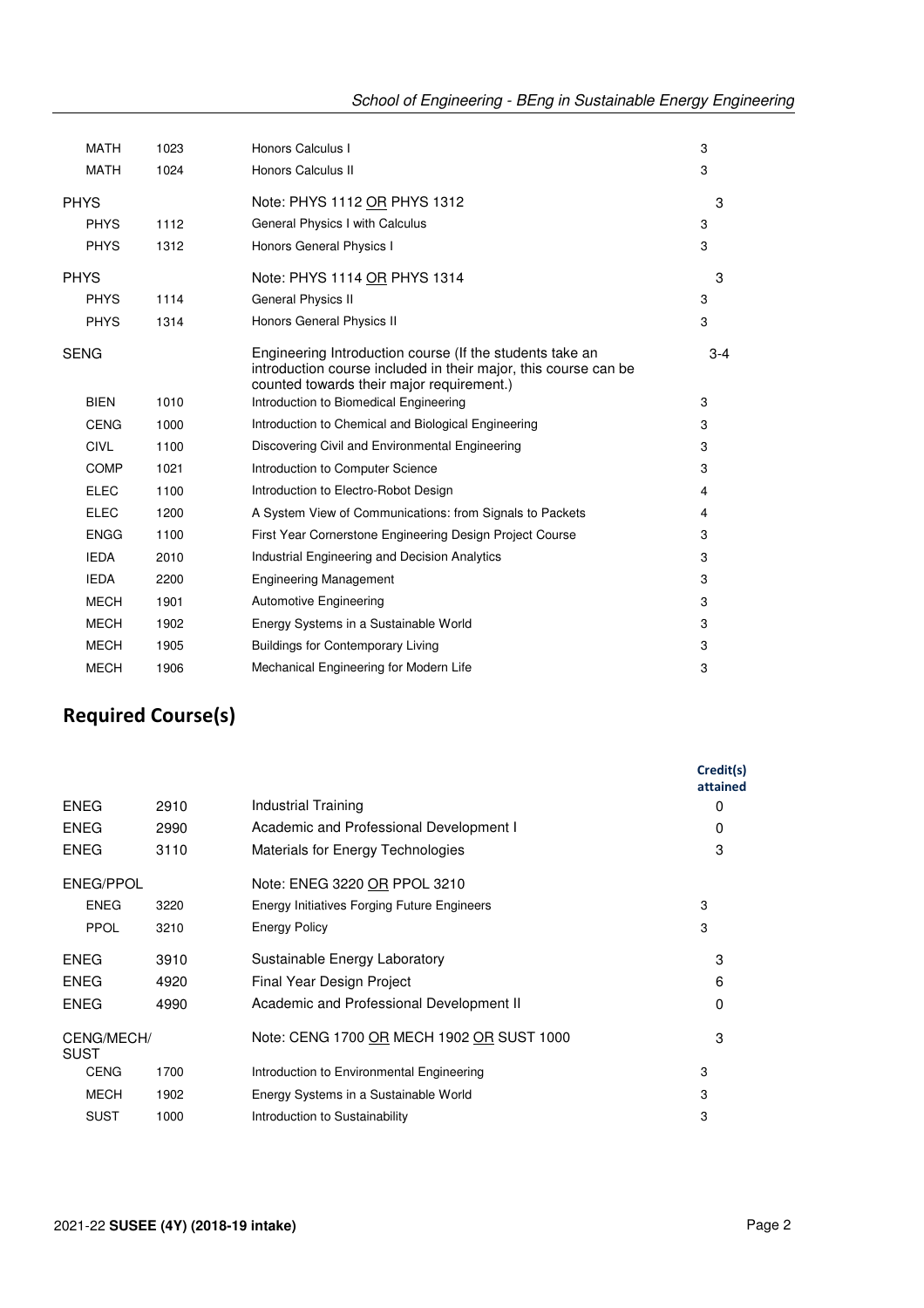| <b>CENG/MECH</b><br><b>CENG</b><br>2210 |      | Note: CENG 2210 OR MECH 2310<br>Chemical and Biological Engineering Thermodynamics | 3<br>3 |
|-----------------------------------------|------|------------------------------------------------------------------------------------|--------|
| <b>MECH</b>                             | 2310 | Thermodynamics                                                                     | 3      |
| <b>CENG/MECH</b>                        |      | Note: CENG 2220 OR MECH 2210                                                       | 3      |
| <b>CENG</b>                             | 2220 | Transport Phenomena I                                                              | 3      |
| <b>MECH</b>                             | 2210 | <b>Fluid Mechanics</b>                                                             | 3      |
| <b>CENG/MECH</b>                        |      | Note: CENG 3220 OR MECH 3310                                                       | 3      |
| CENG                                    | 3220 | Transport Phenomena II                                                             | 3      |
| <b>MECH</b>                             | 3310 | <b>Heat Transfer</b>                                                               | 3      |
| CIVL                                    | 2410 | Environmental Assessment and Management                                            | 3      |
| <b>ELEC</b>                             | 2420 | <b>Basic Electronics</b>                                                           | 3      |
| <b>ENGG</b>                             | 2010 | <b>Engineering Seminar Series</b>                                                  | 0      |
| <b>MECH</b>                             | 3300 | <b>Energy Conversion</b>                                                           | 3      |
| <b>MECH</b>                             | 3630 | Electrical Technology                                                              | 3      |
| LANG                                    | 4035 | Technical Communication II for Chemical and Biological<br>Engineering              | 3      |

### **Elective(s)**

|                           |                                 |                                                                                                                                              | <b>Minimum</b><br>credit(s)<br>required |
|---------------------------|---------------------------------|----------------------------------------------------------------------------------------------------------------------------------------------|-----------------------------------------|
| <b>SENG</b>               |                                 | Area Electives (6 courses from the specified elective list, of<br>which at least 1 course should be taken from each area except<br>Research) | 18                                      |
| <b>Energy Generation</b>  |                                 |                                                                                                                                              |                                         |
| <b>ENEG</b>               | 4110**                          | Wind and Wave Power                                                                                                                          | 3                                       |
| <b>ENEG</b>               | 4120**                          | <b>Heat and Power Generation</b>                                                                                                             | 3                                       |
| <b>ELEC</b>               | 4530                            | Fundamentals of Photovoltaic and Renewable Energy                                                                                            | 3                                       |
| <b>MECH</b>               | 4902                            | Solar Energy Conversion Technology                                                                                                           | 3                                       |
|                           | Energy Storage and Distribution |                                                                                                                                              |                                         |
| <b>ENEG</b>               | 4310**                          | <b>Smart Energy Systems</b>                                                                                                                  | 3                                       |
| <b>ENEG</b>               | 4320                            | <b>Energy Storage Technology</b>                                                                                                             | 3                                       |
| <b>Energy Utilization</b> |                                 |                                                                                                                                              |                                         |
| <b>ENEG</b>               | 4210                            | Optimization of Energy Systems                                                                                                               | 3                                       |
| <b>CENG</b>               | 4140                            | Energy Resources, Conversions and Technologies                                                                                               | 3                                       |
| <b>MECH</b>               | 4340                            | <b>Air Conditioning Systems</b>                                                                                                              | 3                                       |
| <b>MECH</b>               | 4360                            | Introduction to Intelligent Building Systems                                                                                                 | 3                                       |
| Research                  |                                 |                                                                                                                                              |                                         |
| <b>ENEG</b>               | 4980                            | <b>Investigation Project</b>                                                                                                                 | 3                                       |
| Sustainability            |                                 |                                                                                                                                              |                                         |
| <b>CIVL</b>               | 4450                            | Carbon Footprint Analysis and Reduction                                                                                                      | 3                                       |
| <b>ENVR</b>               | 3410                            | Economics for Environmental Policy and Management                                                                                            | 3                                       |